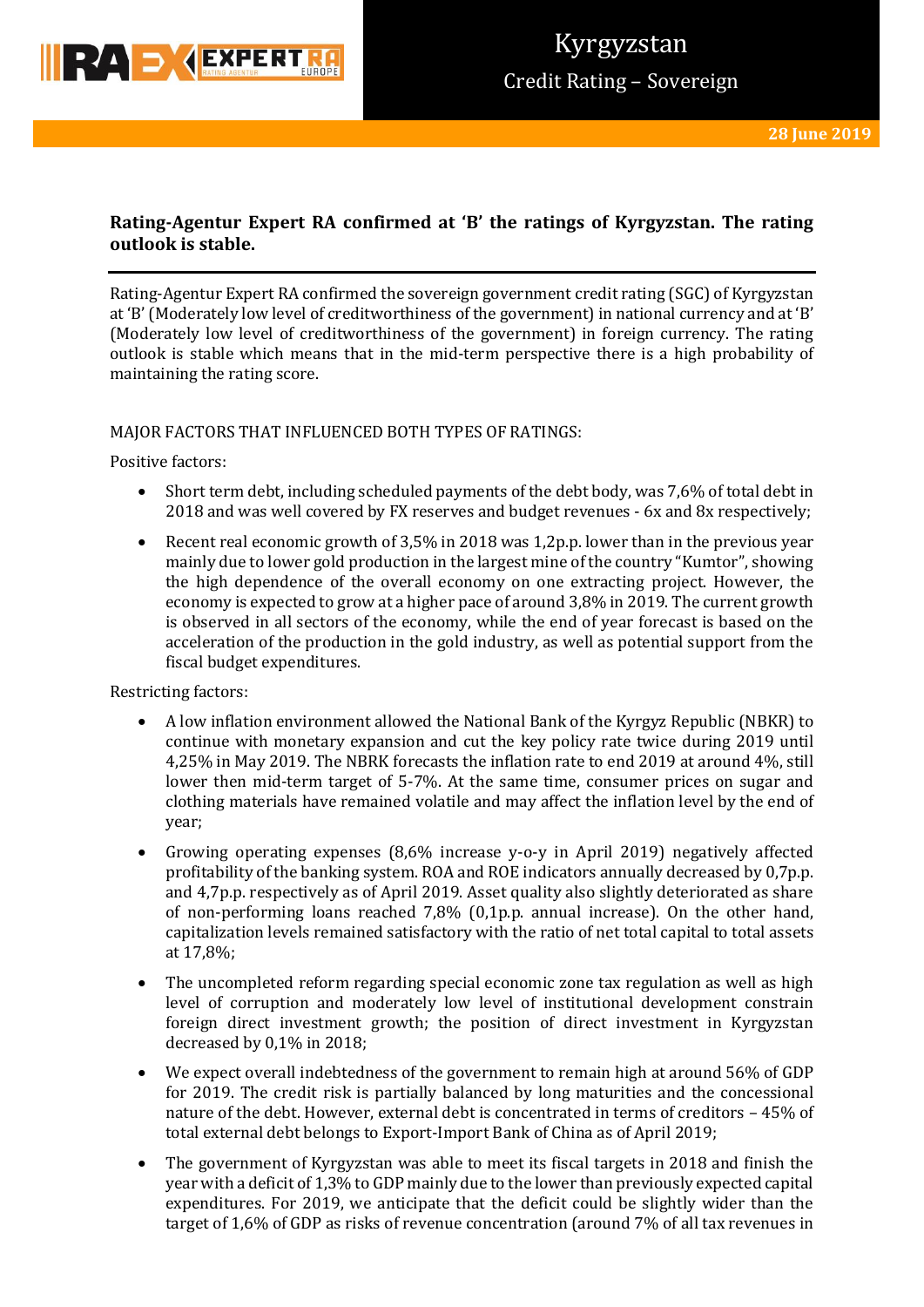

2018 came from Kumtor mine operation), national currency fluctuations and lower remittances from abroad remain;

- Unemployment rate in 2019 is expected to be around 7%, creating a barrier for poverty reduction, especially among younger population;
- According to the World Bank Doing Business Report 2019, Kyrgyzstan was ranked  $70<sup>th</sup>$ out of 190 countries (7 places up from 2018 edition). The largest improvements were noted in new civil procedure code and strengthening of creditor's rights. Nevertheless, high corruption perceptions, unresolved tensions on the border with the neighboring countries, complex tax regulation continue constrain business development.

Negative factors:

- Kyrgyzstan remains one of the poorest country in the Central Asia region<sup>1</sup> with GDP per capita in PPP terms at around USD 3,8 th in 2018 and high dependence one project in the mining industry, that has an adverse effect on the country's long-term growth perspectives;
- The banking sector remains underdeveloped with total banks' assets to GDP ratio around 41% as of 1Q 2019. As of April 2019, the overall volume of newly issued loans by commercial banks in national and foreign currency increased by 13% and 2% respectively y-o-y;
- $\bullet$  In the Global Competitiveness Index 4.0 issued in 2018 Kyrgyzstan was ranked 97<sup>th</sup> out of 140 countries due to the limited market opportunities and out of date infrastructure. In 2018, the trade deficit increased by 4,5p.p. up to 36% to GDP;
- The national stock exchange is highly concentrated and provides few products for investors to trade. Total market capitalization of companies listed on the Kyrgyz Stock Exchange (KSE) remained below 5% of GDP as of April 2019.

Stress factors:

- The economy is highly dependent on third countries in the export market and remittances inflows. In 2018, more than 98% of cross-border payments came from Russia due to the easing access of the labor force from Kyrgyzstan and 38% of all export went to the U.K. (moderately weak stress-factor);
- Financial dollarization in Kyrgyzstan shows encouraging dynamics, but remains high: as of April 2019, 37,4% of total loans and 42,4% of total deposits were denominated in foreign currency (very weak stress-factor).

SENSITIVITY ASSESSMENT:

The following developments could lead to an upgrade:

- Further significant decline of external government debt;
- Continued improvement of the country's fiscal stance and trade balance;
- Continued improvement of the banking system performance.

The following developments could lead to a downgrade:

- A slowdown of economic growth combined with further concentration in mineral resource industry;
- Deterioration of banking system soundness indicators.

"The SGC ratings of Kyrgyzstan were confirmed at 'B' level with a stable outlook supported by continuous economic recovery, high remittances inflow and reduction in financial dollarization.

**<sup>.</sup>** <sup>1</sup> GDP per capita in PPP terms of USD estimated by IMF for 2018: Kazakhstan – 27 549, Tajikistan – 3 415, Turkmenistan – 19 527 and Uzbekistan – 7 665.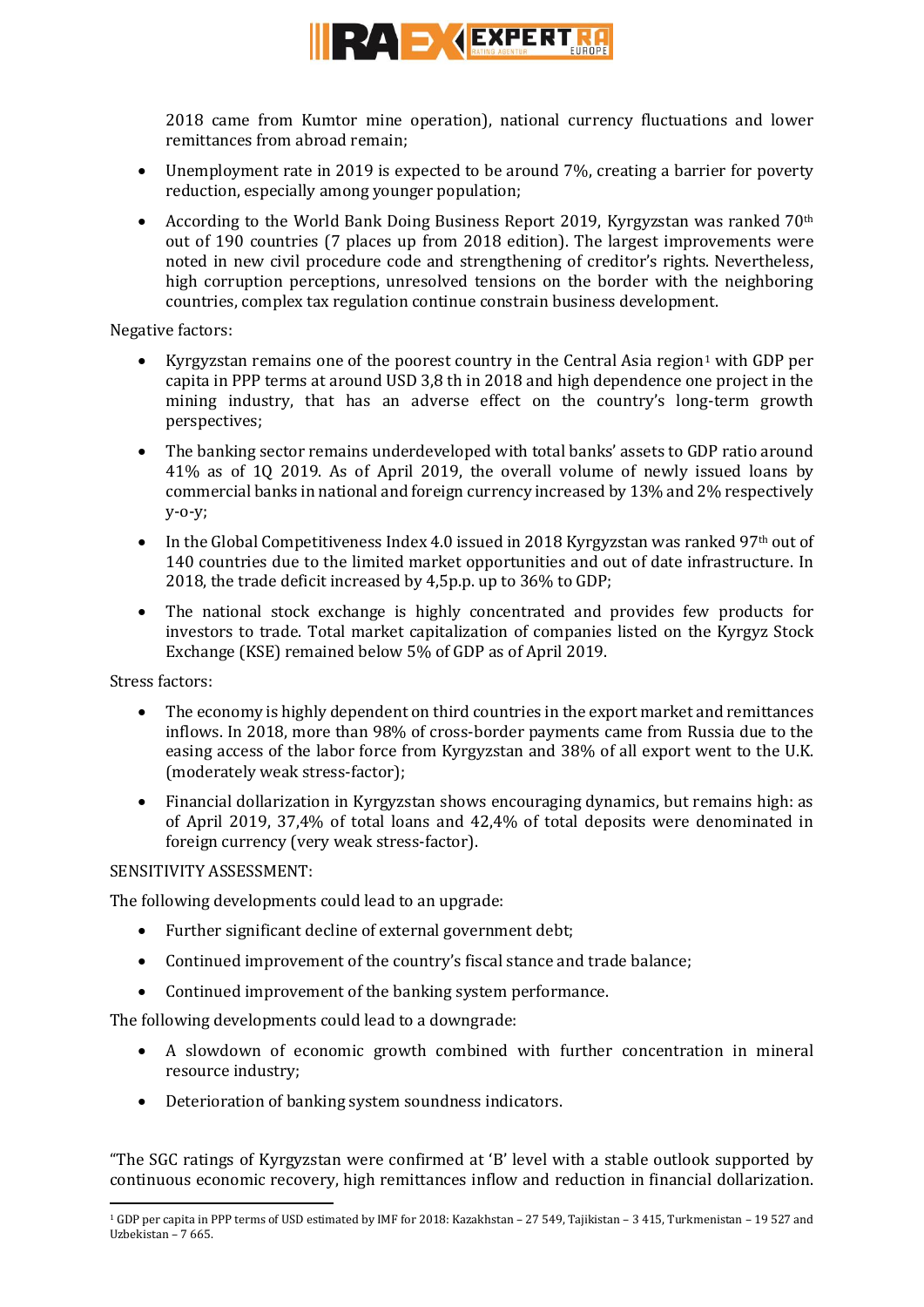

Subdued levels of inflation have allowed the Central Bank to loosen the monetary policy which has contributed to encourage credit growth. Moreover, strengthening of creditor's rights and improvements in the Civil Code, permitted Kyrgyzstan to climb some spots in the World Bank Doing Business ranking 2019.

However, significant public indebtedness, high level of poverty and the strong reliance on extracting industries as well as main trading partners, are factors restricting the country's creditworthiness and make the Kyrgyzstan's economy very sensitive to external shocks." – Clarified Olena Kolokolova, Rating Analyst of Rating-Agentur Expert RA.

Research report on Kyrgyzstan is available at:

[https://raexpert.eu/reports/Research\\_report\\_Kyrgyzstan\\_28.06.2019.pdf](https://raexpert.eu/reports/Research_report_Kyrgyzstan_28.06.2019.pdf)

Next scheduled rating publication: 27 December 2019. The full sovereign rating calendar can be found at [Sovereign Rating Calendar 2019](https://raexpert.eu/sovereign/#conf-tab-5)

For further information contact:

Responsible expert: Olena Kolokolova, Rating Analyst of Rating-Agentur Expert RA +49 (69) 3085-45-00, ext. 1216 [kolokolova@raexpert.eu](mailto:kolokolova@raexpert.eu)

Reviewer: Vladimir Gorchakov, Associate Director of Rating-Agentur Expert RA +49 (69) 3085-45-00, ext. 1211 [gorchakov@raexpert.eu](mailto:gorchakov@raexpert.eu)

### **Rating-Agentur Expert RA GmbH**

Walter-Kolb-Strasse 9-11, 60594 Frankfurt am Main, Germany +49 (69) 3085-45-00 E-mail[: info@raexpert.eu](mailto:info@raexpert.eu) [www.raexpert.eu](http://raexpert.eu/)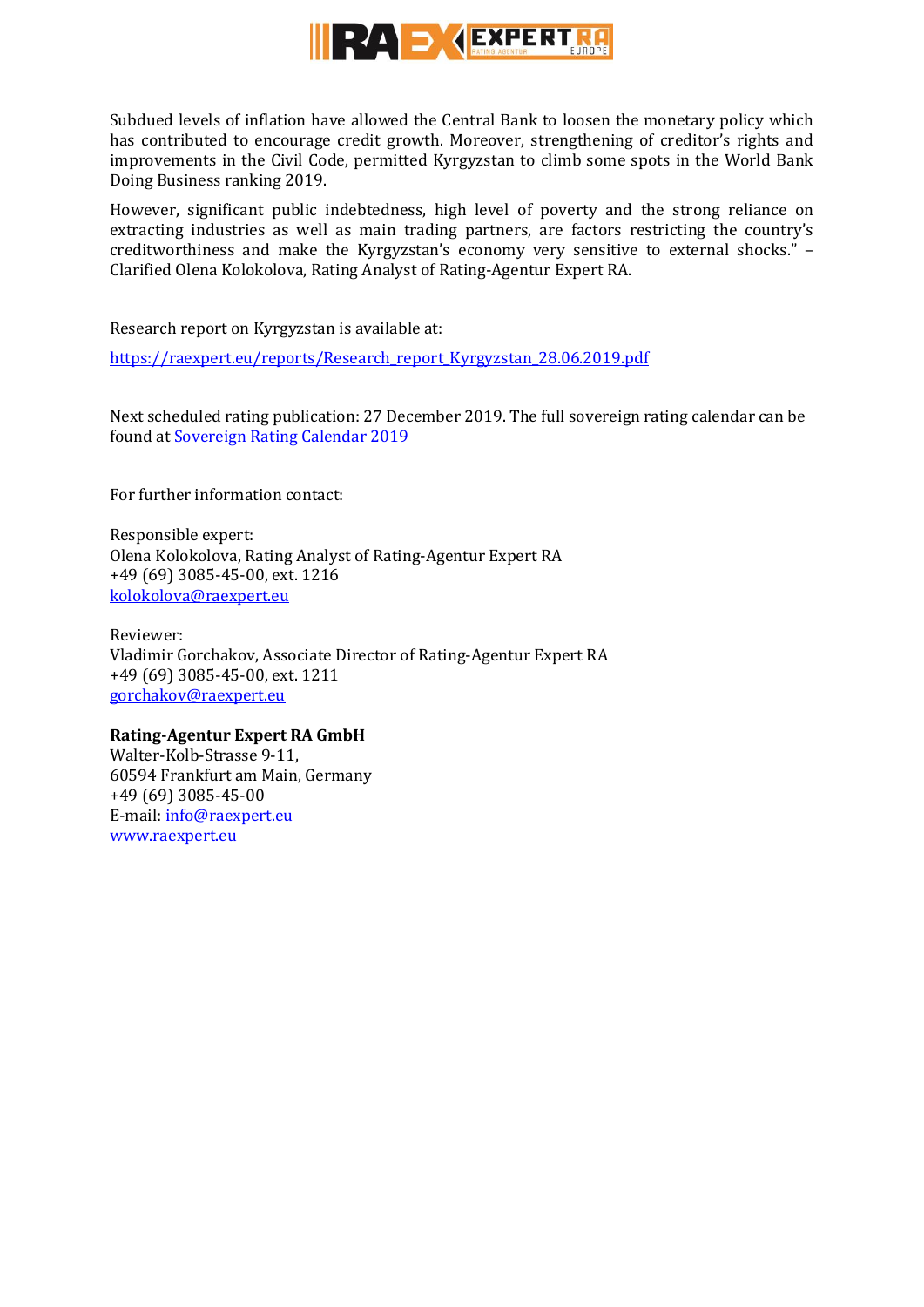

# RATING HISTORY:

|             |                                                                      | <b>SGC</b>                  |                     | <b>Outlook</b>              |                     |
|-------------|----------------------------------------------------------------------|-----------------------------|---------------------|-----------------------------|---------------------|
| <b>Date</b> | <b>Review reason</b>                                                 | <b>National</b><br>currency | Foreign<br>currency | <b>National</b><br>currency | Foreign<br>currency |
| 04.01.2019  | Scheduled<br>revision of both<br>types of ratings<br>for the country | B                           | B                   | Stable                      | Stable              |
| 13.07.2018  | Scheduled<br>revision of both<br>types of ratings<br>for the country | $\mathbf B$                 | $\, {\bf B}$        | Stable                      | Stable              |
| 19.01.2018  | Scheduled<br>revision of both<br>types of ratings<br>for the country | B                           | $\, {\bf B}$        | NA                          | NA                  |
| 21.07.2017  | Scheduled<br>revision of both<br>types of ratings<br>for the country | $\boldsymbol{B}$            | B                   | <b>NA</b>                   | <b>NA</b>           |
| 27.01.2017  | Scheduled<br>revision of both<br>types of ratings<br>for the country | $\mathbf B$                 | $\, {\bf B}$        | <b>NA</b>                   | NA                  |
| 29.07.2016  | Scheduled<br>revision of both<br>types of ratings<br>for the country | $\boldsymbol{B}$            | $\boldsymbol{B}$    | NA                          | NA                  |
| 19.02.2016  | First assignment<br>of both types of<br>ratings for the<br>country   | $\boldsymbol{B}$            | $\boldsymbol{B}$    | <b>NA</b>                   | NA                  |